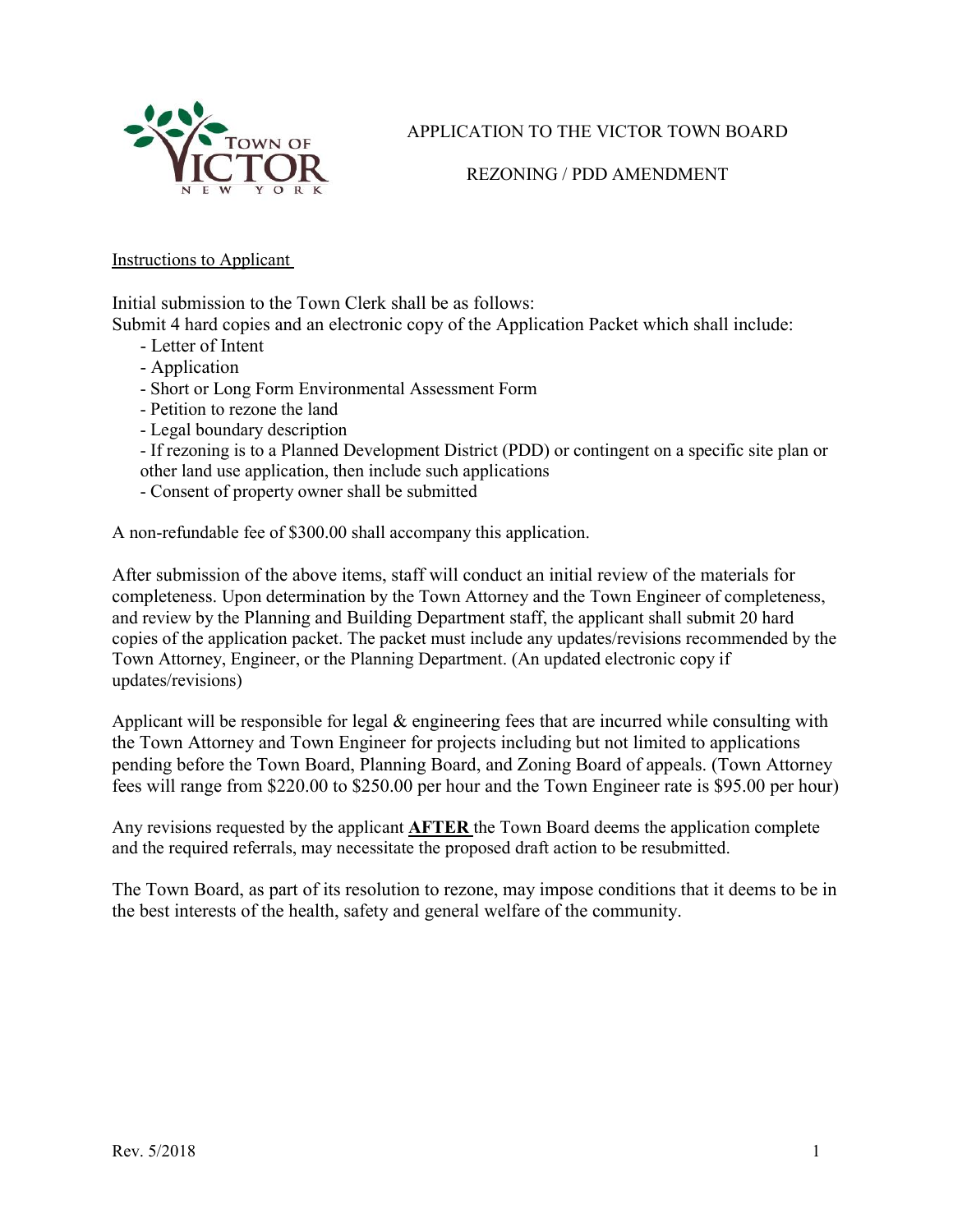#### **1. APPLICANT:**

| Name                                                                                                                                                                                                                                 | Phone |
|--------------------------------------------------------------------------------------------------------------------------------------------------------------------------------------------------------------------------------------|-------|
| Address<br><u> Andreas Andreas Andreas Andreas Andreas Andreas Andreas Andreas Andreas Andreas Andreas Andreas Andreas Andr</u>                                                                                                      |       |
| Email<br><u> Andreas Andreas Andreas Andreas Andreas Andreas Andreas Andreas Andreas Andreas Andreas Andreas Andreas Andr</u>                                                                                                        |       |
| Interest in Property: Owner Lessee Other                                                                                                                                                                                             |       |
| 2. OWNER: (if other than above)                                                                                                                                                                                                      |       |
| Name                                                                                                                                                                                                                                 | Phone |
|                                                                                                                                                                                                                                      |       |
| Email <u>expression of the contract of the contract of the contract of the contract of the contract of the contract of the contract of the contract of the contract of the contract of the contract of the contract of the contr</u> |       |
| Is acreage under option or contract to sell?                                                                                                                                                                                         |       |
| 3. ATTORNEY: (if represented)                                                                                                                                                                                                        |       |
| Name Phone Phone Phone                                                                                                                                                                                                               |       |
| Firm The Commission of the Commission of the Commission of the Commission of the Commission of the Commission of the Commission of the Commission of the Commission of the Commission of the Commission of the Commission of t       |       |
| Address and the contract of the contract of the contract of the contract of the contract of the contract of the contract of the contract of the contract of the contract of the contract of the contract of the contract of th       |       |
|                                                                                                                                                                                                                                      |       |
| 4. ENGINEER:                                                                                                                                                                                                                         |       |
| Name                                                                                                                                                                                                                                 | Phone |
| Firm                                                                                                                                                                                                                                 |       |
| Address<br><u> 1989 - John Stein, Amerikaansk politiker (</u>                                                                                                                                                                        |       |
| Email                                                                                                                                                                                                                                |       |
|                                                                                                                                                                                                                                      |       |

## **5. LOCATION OF PROPERTY TO BE REZONED:**

Address

(Attach any easements affecting the property)

### **7. SIZE OF PARCEL (Acres):**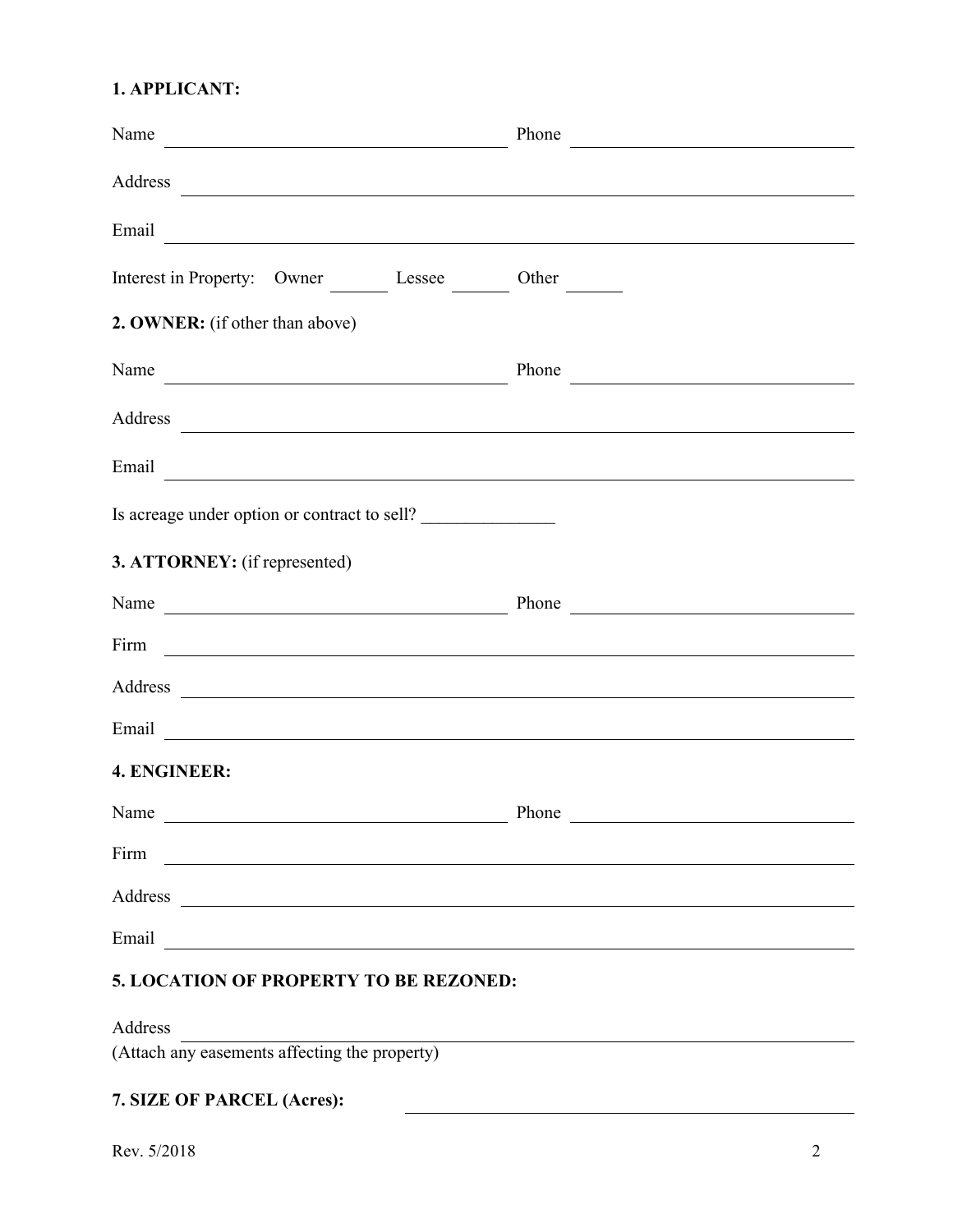#### **8. TAX MAP NO.:**

| <b>10. PRESENT ZONING DISTRICT:</b>                   |
|-------------------------------------------------------|
| 11. PROPOSED ZONING DISTRICT:                         |
| 12. Describe specifically the nature of your request: |
|                                                       |
|                                                       |
|                                                       |
|                                                       |
|                                                       |
|                                                       |
|                                                       |

**13. Describe the location, use and size of structures and other land use within 1000 feet of the boundaries of the subject property.** 

**14. You must show that your proposal will be in harmony with the general purpose and intent of the Zoning Ordinance of the Town of Victor, considering the location, the nature and intensity of the operations involved in or conducted in connection with it, and the size of the subject property with respect to the streets giving access to the subject property. How will the proposed change effect adjacent parcels (including traffic, ingress/egress, property values, drainage, and character of neighborhood and intensity of use)?**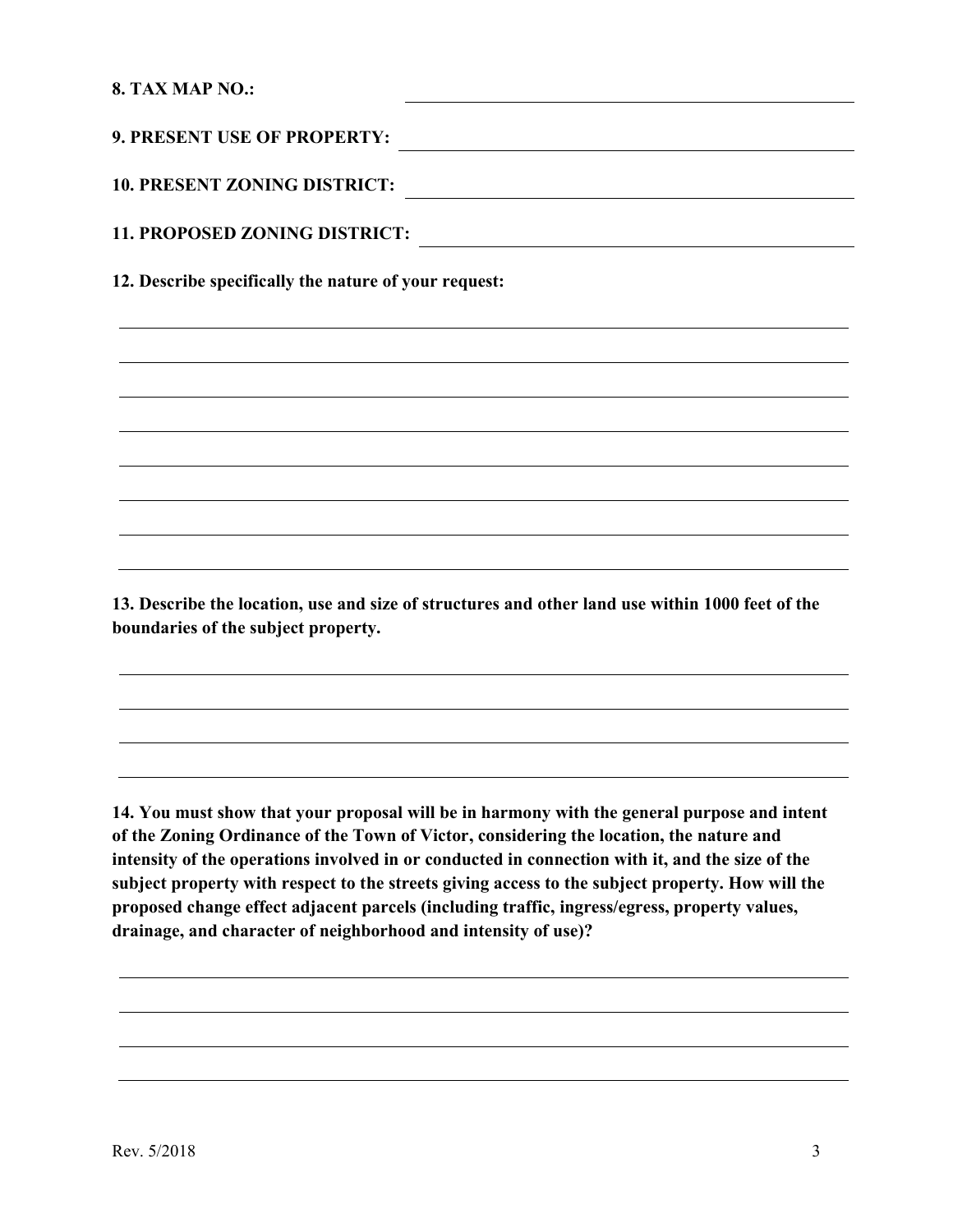**15. You must show that your proposal will be in harmony with the general purpose and intent of the Strategic and Comprehensive Plans of the Town of Victor. Please provide a brief narrative that describes the relation of the proposal to the most recent update of the Comprehensive Plan.** 

**16. You must provide a written report substantiating the economic need and demand for the type of planned zoning district proposed. The report must include the method and timetable for development of the district.** 

**I certify that the information supplied on this application is complete and accurate and that the project described, if approved, will be completed and the premises used as stipulated in this request. The Owner or Agent of the Owner is familiar with and will comply with the requirements of the Town Zoning Law, the Town Subdivision Regulations and any additional amendments therein and other appropriate Town ordinances and regulations with regards to this project.** 

| Signature of Applicant | Date |
|------------------------|------|
|------------------------|------|

**Owner (if other than above)** 

**I have read and familiarized myself with the contents of this application and do hereby consent to its submission and processing.** 

| Signature of Owner | Date |
|--------------------|------|
|                    |      |